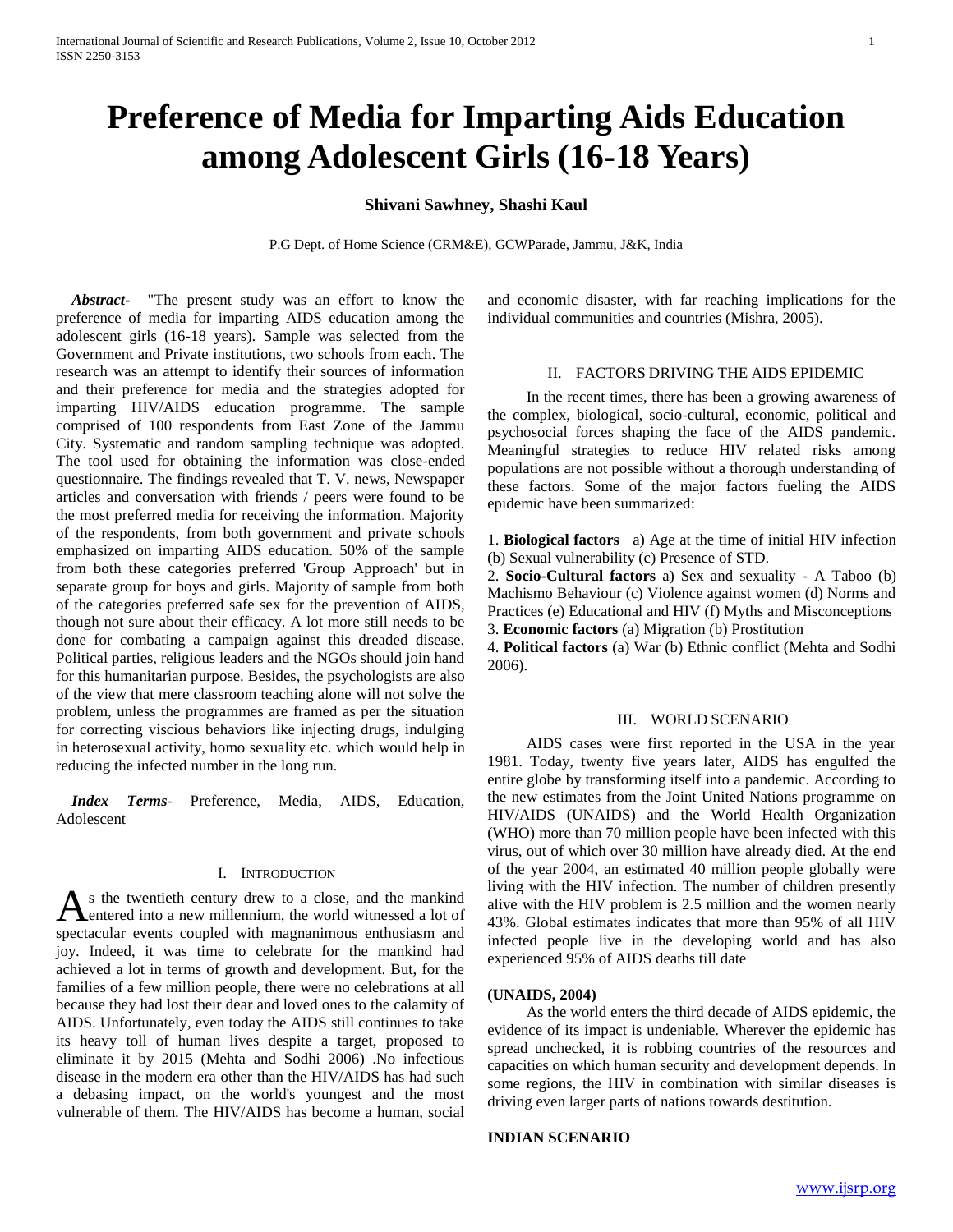India has the highest number of reported HIV/AIDS cases in the entire South Asia region. There are as many as 5.1 million people affected by the HIV/AIDS in India, about 85% of the South Asia as a whole, according to the recent World Bank report. In the world, India has the second highest number of reported cases of HIV/AIDS, just below South Africa's total of 5.3 million. What is alarming is that most of the HIV/AIDS affected people in India are between the age group of 15-49 (Sinha,2006).

# IV. WOMEN ARE EPIDEMIOLOGICALLY MORE VULNERABLE THAN MEN

- \* They tend to marry or have sex with older men who may have had more sexual partners and hence be more likely to be infected.
- Women frequently require blood transfusions during child birth and abortions, as prevalence of anaemia amongst pregnant women in developing countries is usually very high (Singh,2005).

 Additional it may be stated in this context that after having previewed the heavy human toll caused by HIV/AIDS epidemics, it is a high time that a great rapport is formed between the health channels and the people. The present study partly has developed this rapport to invoke people's quest of ways that can arrest the spread and also prevent as best as possible the havoc created by this deadly problem. Verma and Pauri (1997) under took a study to assess and compare AIDS awareness among students or metropolitan city (Mumda) and the smaller city (pune). Finding revealed that the most important sources of information were foreign magazines (65%) followed by Indian newspapers/ magazines (43%), friends (32%), and T.V. (15%). Many students (59%) from Pune and (69%) from Mumbai expressed their willingness to join the campaign against AIDS. Bhatia, et aL, (2004) conducted an intervention study to enhance AIDS awareness among under privileged population in Chandigarh. The results revealed that, Television was the most used source of information, but school programmes on HIV/AIDS were considered the most useful source.

 Ms. Sharmila Tagore, India's UNICEF Goodwill Ambassador said that we need to challenge ourselves by breaking taboos- acknowledging that children don't need myths and punishment but facts and support. And realizing that even more dangerous than HIV are complacency and neglect (UNAIDS, 2002) Keeping this in view, this study has been undertaken with the following objectives:

1. To identify the sources of information of adolescent girls regarding AIDS.

2. To assess their preference for media and strategies for an HIV/AIDS education programme for adolescent girls.

## V. METHODOLOGY

 The study was conducted on a sample of 100 girls (16-18 years), in the Jammu city. Two government and two private schools were selected purposively from the Jammu East and 25 girls were drawn randomly from each school. A close ended questionnaire was used to elicit the required information. The data was subjected to quantitative as well as qualitative analysis. The data was analyzed by using appropriate statistical test (ttest).

## VI. RESULTS AND DISCUSSION

 The information was elicited as per the objectives of the study. The findings of the study have been reported under the following section:

1. Sources of information.

2. Preference of media and strategies for imparting AIDS education.

# **1. SOURCES OF INFORMATION**

# **TABLE NO. 1.1 % RESPONSES FOR SOURCE OF INFORMATION**

| <b>Sources</b>                                     | <b>Total</b> | <b>Government</b> Private |            |
|----------------------------------------------------|--------------|---------------------------|------------|
|                                                    | (%)          | $m = 50$ (%)              | $n_2 = 50$ |
|                                                    |              |                           | (%)        |
| Articles in newspaper                              | 51           | 58                        | 44         |
| health 16<br>with<br>Conversation<br>professionals |              | 8                         | 24         |
| Conversation with friends                          | 35           | 32                        | 38         |
| Radio Spots                                        | 15           | 18                        | 12         |
| <b>Radio News</b>                                  | 22           | 30                        | 14         |
| Longer<br>radio<br>Programmes<br>other than news   | 12           | 8                         | 16         |
| <b>TV Spots</b>                                    | 24           | 28                        | 20         |
| <b>TV News</b>                                     | 40           | 34                        | 46         |
| T.V<br>Longer<br>Programmes<br>other than news     | 30           | 28                        | 32         |
| Posters & billboards                               | 23           | 34                        | 12         |
| <b>Magazine Articles</b>                           | 31           | 32                        | 30         |
| Advertisements in magazines $\&$ 26<br>newspaper   |              | 32                        | 20         |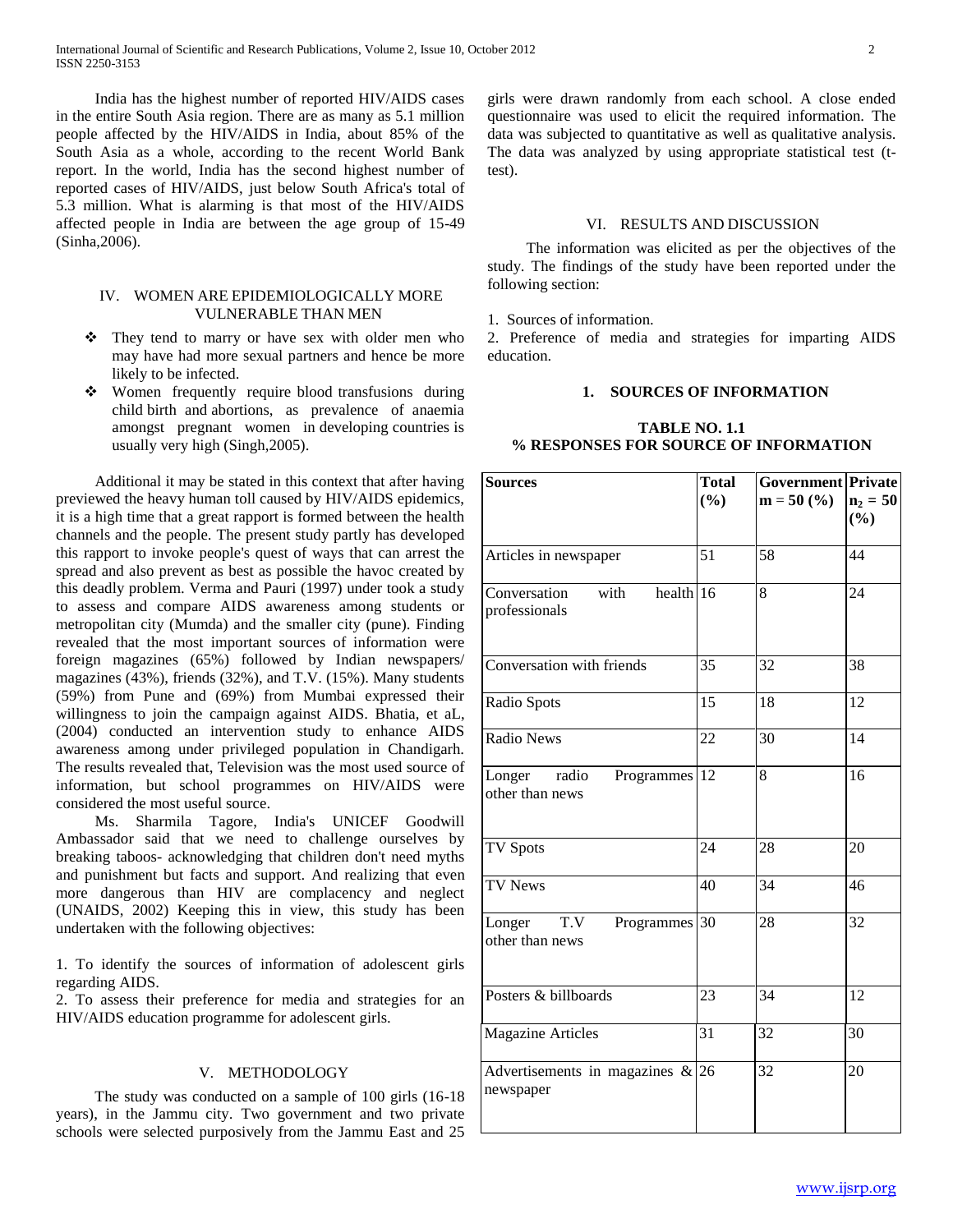International Journal of Scientific and Research Publications, Volume 2, Issue 10, October 2012 3 ISSN 2250-3153

| School                                            | 41      | 38 | 44 |
|---------------------------------------------------|---------|----|----|
| Booklets,<br>Pamphlets,<br>books                  | or $25$ | 28 | 22 |
| Community leader                                  | 6       | 4  | 8  |
| Health education talks health 32<br>professionals |         | 34 | 30 |

Multiple responses.

 "Table No. 1.1 shows the responses for the sources of information for the respondents of both types of institutions, Government and Private. Majority of respondents from Government (58%) and Private (44%) have learned about AIDS from Articles in newspaper. Majority of the households got newspaper in English or many other regional languages. Its make it easy for the youth to learn about AIDS from the newspapers. Another highest scored source of Information for respondents of both categories was Conversation with friends. Reason behind this may be, that the young people not only know the best, how to communicate with each other additionally they will also be trusted by their friends. Youngsters are often uniquely imaginative, using currently fashionable styles of music, theatre, and act as powerful vehicles for information. Other major source of information about HIV/AIDS was T.V. This could be due to the economic liberation and growth of Mass Media. The media, every now and then before and in between, the most popular and seen serials give their advertisements that related to HIV/AIDS. School was also among major source of information among both Private and Government school respondents. Since the topics likes physiology of AIDS are introduced in their curriculum and students often discuss these aspects with their teachers whom they trust. Study conducted by Mishra (2005) indicates same results that the T.V. was the most used source of information.

# **2. PREFERENCE FOR IMPARTING AIDS EDUCATION**

## **TABLE NO.2.1 % RESPONSES FOR NEED OF AIDS EDUCATION N = 100**

| Question                                                                   | <b>Total</b><br>(%) | Government Private n <sub>2</sub><br>$\ln! = 50\frac{\%}{\ } = 50\frac{\%}{\ }$ |    |
|----------------------------------------------------------------------------|---------------------|---------------------------------------------------------------------------------|----|
| It is important to impart $ 93 $<br>AIDS $*$ education<br>to<br>adolescent |                     | 94                                                                              | 92 |

| <b>Schools</b><br>sex education | & colleges 91<br>should teach about AIDS $\&$ | 92 |  |
|---------------------------------|-----------------------------------------------|----|--|
|                                 |                                               |    |  |
|                                 |                                               |    |  |

 Table No. 2.1 shows that the girl respondents of Government and Private schools feel the need of AIDS education. Adolescents at this age want to discover and learn more about sex and AIDS education. Discussions can help them to prevent mistakes which can be very costly. Hence this indicates that education is vital in the fight against AIDS and that schools and colleges are recognized as the prime institution for implementing maximum number of the adolescence, who are perceived to be at greater risk of getting HIV/AIDS due to lack of knowledge and information about it. Study conducted by Bannerjee and Mattle (2000) reveal that the youth in India lack proper knowledge about HIV/AIDS and also have misconceptions about modalities of transmission, and many harbor negative attitudes towards those who test positive for HIV/AIDS. Education of course must be implemented in a culturally relevant manner.

## **Table No. 2.2 % RESPONSES FOR MEDIA PREFERENCE AMONG ADOLESCENCE.**

| × | ×<br>۰,<br>۰. |
|---|---------------|
|---|---------------|

| Question                      | Total<br>(% )            | Government nj = 50 Private n <sub>2</sub> = 50<br>(%) | (%) |
|-------------------------------|--------------------------|-------------------------------------------------------|-----|
| Interpersonal<br>Channel      | 13                       | 16                                                    | 10  |
| Mass Media                    | 67                       | 68                                                    | 66  |
| Little Media                  | $\overline{\mathcal{L}}$ | 10                                                    | 0   |
| Institution<br><b>Network</b> | 15                       | 6                                                     | 24  |

 Table No. 2.2 shows that the mass media is the most preferred one (67%) by adolescents. The possible reasons for this may be that they perceive mass media to be the more reliable than other information sources. The preference for other sources like friends, interpersonal channels, institutional channels etc was not scoring high. Reason being that they may not feel free to discuss the issue with others, hence mass media was rated high. It must however, be acknowledged that mass media was less reliable than the health professionals of institutional networks (Pruthi, 1995).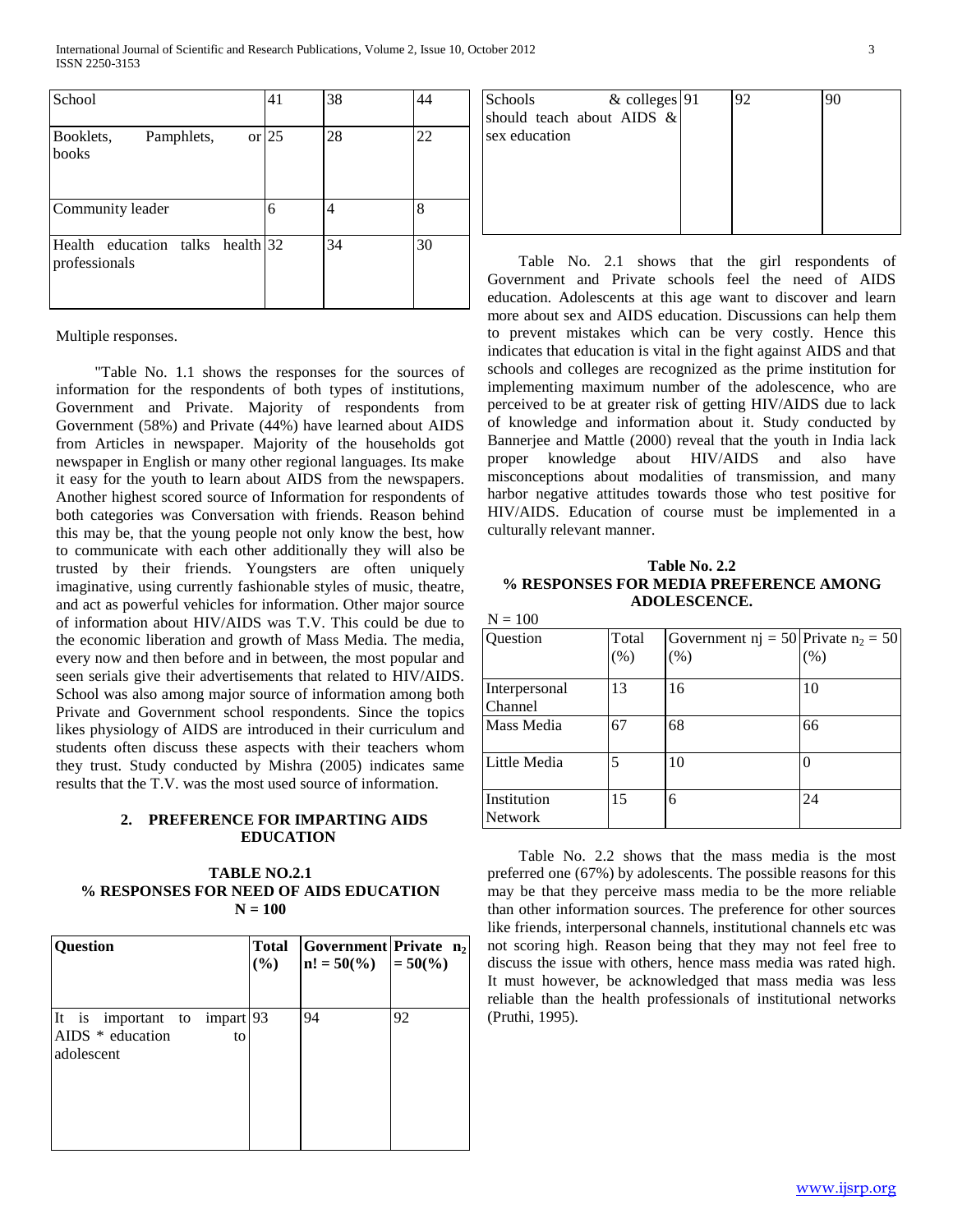## **Table No. 2.3 % RESPONSES FOR PREFERRED STRATEGIES. N = 100**

| Question       | Total | Government $nj = 50$ | Private      |
|----------------|-------|----------------------|--------------|
|                | (% )  | (% )                 | $(n_2 = 50)$ |
|                |       |                      | $\%$         |
| Individual     | 17    | 20                   | 14           |
| Approach       |       |                      |              |
| Group Approach | 46    | 42                   | 50           |
|                |       |                      |              |
| Mass Approach  | 37    | 38                   | 36           |
|                |       |                      |              |

 Table No. 2.3 depicts that 46% of the respondents felt that group approach is the best strategy to follow for imparting AIDS education among the adolescents. Even today people have an inhibition and cannot talk freely about sex, a taboo ridden issue in our society. The parents and teachers in our society are not so free to discuss these issue individually to their children and students. Hence, the group approach is the best strategy to follow, where respondents can shed their inhibitions and feel at ease to talk with each other and discuss their queries related to the topic. Group education could facilitate wide interaction, variety of views and free discussion, contradictions and ultimately all such measures leading to a consensus.

# **Table No. 2.4 % RESPONSES FOR PREFERRED STRATEGY FOR AIDS AWARENESS PROGRAMME.**

 $N = 100$ 

| Question                                                    | Total<br>(% ) | Government $nj = Private$<br>50 (%) | (n <sub>2</sub> )<br>$= 50$<br>(%) |
|-------------------------------------------------------------|---------------|-------------------------------------|------------------------------------|
| <b>AIDS</b><br>awareness<br>programme<br>should be held for |               |                                     |                                    |
| $\ast$<br>Girls $ 51$<br>and<br><b>Boys</b><br>separately   |               | 52                                  | 50                                 |
| * Mixed Group                                               | 49            | 48                                  | 50                                 |

 Table No. 2.4 shows that almost 50% of respondents preferred AIDS education in a mixed group and 50% preferred to receive AIDS education separately for different sexes. Observations regarding AIDS education among boys and girls put together is as yet not fully justified and uniformly agreed upon by the society. The reason being that the Jammu society in particular continues to be a taboo ridden society and the interaction among boys and girls is not appreciated in full. Hence, the curriculum planners can effectively use the resources, by having education for both the sexes together and also separately for each group as per the need and besides as the situation demands. By providing them sex education in mixed group the respondents would become more easy and develop relaxed social relationship between the two sexes.

Mukhopadhyay et al., (2001) found that an active NGO involves both sexes for imparting sex education, and revealed that it tends to raise more awareness about sex and sexual matters.

# **Table No. 2.5 % RESPONSES FOR PREFERENCE FOR AIDS EDUCATION COUNSELORS.**

| $N = 100$                                                      |               |                                        |                  |
|----------------------------------------------------------------|---------------|----------------------------------------|------------------|
| Question                                                       | Total<br>(% ) | Government $n_x =  $ Private<br>50 (%) | $(n_2)$<br>50)(% |
| "Teachers of School                                            | 22            | 18                                     | 26               |
| from $ 2$<br>people<br>Resource<br>community                   |               | $\overline{2}$                         | $\overline{c}$   |
| and $10$<br>teacher<br>Both<br>community<br>resource<br>people |               | 6                                      | 14               |
| Peers of the students                                          | 15            | 18                                     | 12               |
| Combination of the above                                       | 51            | 56                                     | 46               |

 Table No. 2.5 shows that majority (51%) of respondents want the combination of teachers, resourceful people, peers of the students to be the counselors for AIDS education. The trained peer educators to be used extensively in youth programmes possibly because, young people not only know the best, how to communicate with each other, additionally they will also be trusted by their peers. Youngsters are often uniquely imaginative, using currently fashionable styles of music, theatre, and act as powerful vehicles for information. As far as teachers are concerned, they are the role model of the students and can play a key role in the prevention of HIV/AIDS by imparting necessary education to the youth regarding sexual activity. Community resourceful people can also play an effective role in AIDS awareness programmes as they are trusted by the community. People listen to and follow them. Hence, it shows that they want to have combination of counselors to have better understanding about the disease. Hence the above preference could be successfully utilized by curriculum planners for imparting AIDS education to the youth. Mahajan and Sharma (2005) revealed that school teachers play a key role in bringing about desirable change and socially acceptable approaches to sex education.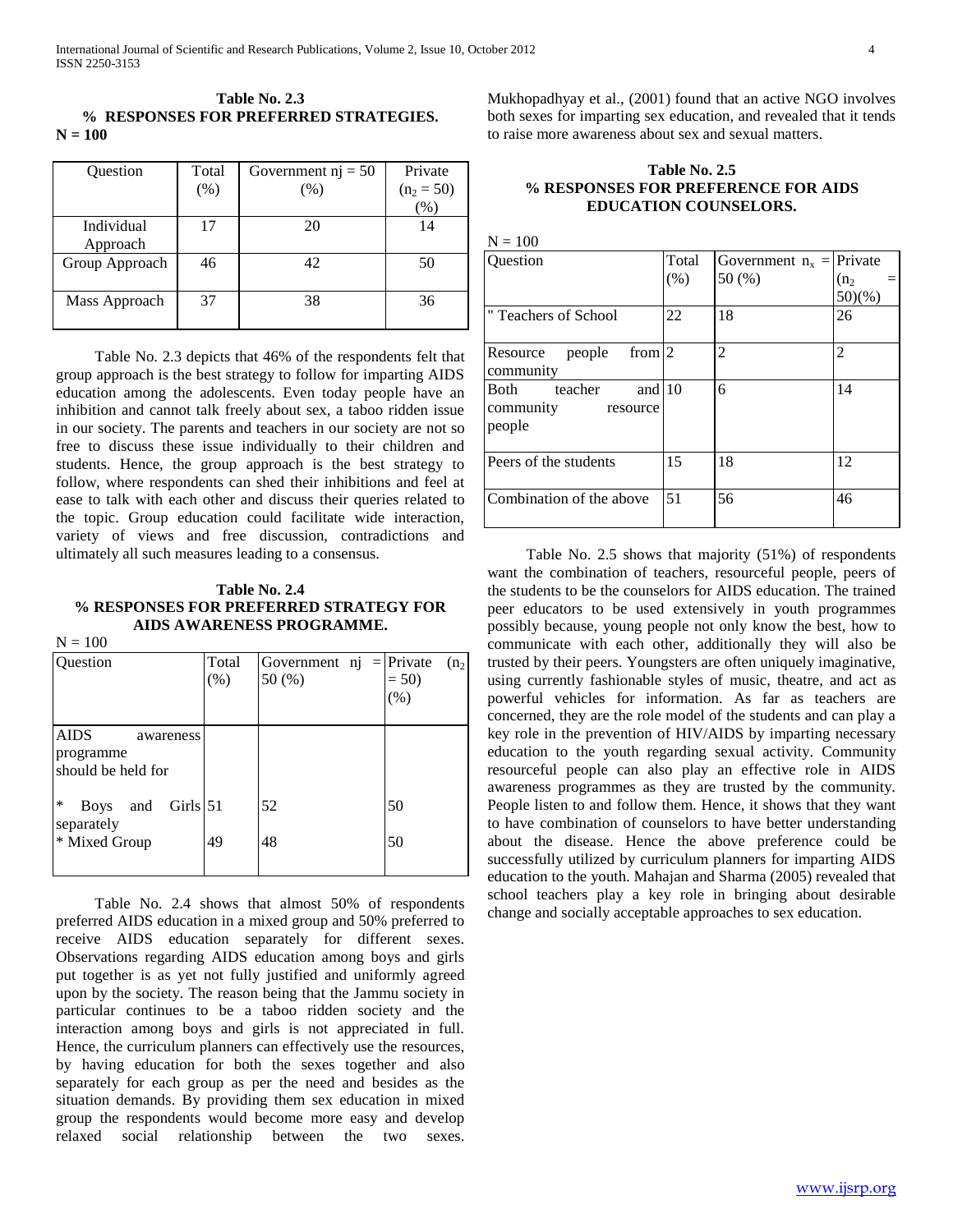## **Table 2.6 % RESPONSES FOR PREFERENCES OF AGE TO START AIDS EDUCATION.**

 $N = 100$ 

| Question                                                                         | Total<br>$(\% )$ | Government Private<br>$nj = 50$ (%) | $(n_2 =$<br>50)<br>(% ) |
|----------------------------------------------------------------------------------|------------------|-------------------------------------|-------------------------|
| Primary (uptil 5 <sup>th</sup> class)                                            | 2                | 2                                   | 2                       |
| Middle School $(5th-8th$ class)                                                  | 5                | 6                                   | 4                       |
| Secondary $(9^{th} - 10^{th}$ class)                                             | 28               | 24                                  | 22                      |
| Senior Secondary $(1.\overline{1^{th}}-12^{th} \overline{\smash{54}})$<br>class) |                  | 54                                  | 54                      |
| College level<br>(Graduate & Post Graduate)                                      | 11               | 14                                  | 8                       |

 Table No. 2.6 shows that majority of respondents (54%) feel that AIDS education should be imparted from the senior secondary level  $(11<sup>th</sup> - 12<sup>th</sup>$  class). However there are also respondents to the tune 28% who indicate a lesser age group as the basic unit where from the sex education is warranted. But it would be feasible and quite befitting to start AIDS education latest by reaching puberty age. Also studies have shown that sex education at an early age does not initiate sexual activity of any kind among children. Shilpa and Ratna Kumari (1999) showed that students expressed interest in including HIV/AIDS as one of the topics at the high school level.

#### VII. SUMMARY AND CONCLUSION

 World is a beautiful place and so is the experience of living in it. It would be tragic if this beautiful experience of a living life is shortened by HIV/AIDS, even when its prevention is within one's control, though not the cure. AIDS is the Acquired Immune Deficiency Syndrome, where as HIV is the Human Immune •Deficiency Virus HIV is the virus that causes the disease what is called "AIDS". AIDS has no cure and its ultimate effect is the death of an infected person (WHO, 1985)The present study Preference of media for imparting AIDS education among Adolescent Girls (16-18 years) of Jammu region is a study conducted to identify the sources of information and preference for sources of imparting AIDS education. A close ended questionnaire was used as a tool for data collection. The data was subjected to quantitative and qualitative analysis by using the appropriate statistics test (t-test). The results were shown in tables and figures. The study revealed that majority of the respondents from both government and private schools preferred mass media and its allied sources of information about AIDS and other related topics. Besides, a section from private institution preferred institutional networks whereas, the respondents from government schools laid emphasis on interpersonal channels. The variation in views is primarily due to the fact that the respondents show a little of hesitation and reservation to discuss such sensitive and personal issues in public. It would be, therefore, feasible and befitting to start the AIDS education, latest by the puberty age. The need to impart AIDS education was felt by a maximum number of respondents and the majority preferred the school as an important medium to do the needful at senior secondary  $(11-12<sup>th</sup>$  class) level. To make the project effective and practical all such agencies should put in their efforts individually and collectively in this behalf. Majority of the girls of both categories showed preference for counseling through teachers, community resource persons and peers of the students. For the AIDS study a strategy of Group approach was preferred by both of the categories. 50% of girls from both government and private schools preferred that AIDS education should be imparted in separate groups of boys and girls; where as 50% preferred a mixed one. Those advocating a mixed group justify that process would help in better and broader understanding of the problems. Another section equally comprising (50%) prefer separate grouping for boys and girls, for reasons of hesitancy and reservation. They stated during informal discussions they hardly got any 'information regarding HIV/AIDS in their schools and topics like reproduction were sometime left for self study. Even their parents don't share such information with them. This shows that both teachers and parents usually feel hesitant discussing such issues with their children. As a consequence, they turn to their peers for related information which is often inadequate, imperfect and not fool proof. Thus, the information imparted remains raw. Hence they go in for self-experimentation.

 Psychologists equally are concerned about the tragic consequences of the AIDS epidemic. However, besides its other aspects like spread, protection and prevention, they lay stress only upon the behavioral instinct of the people. Most effective programme would be the system of a campaigning program that would focus on changing the behaviours that place people most "at the risk" of acquiring HIV. Behaviours such as injecting drugs, using infective needles, engaging in un-protective sex, and having sex with multiple partners. They do agree the task is quite complicated, yet the combat against the risks of the infection on all fronts should be on. One may sum up that besides the academic implication of the problem, an effective campaign challenging the issue is to start from the home itself. Multiply the campaign to carry it further, on a war footing. Parents,

teachers, social activists health professionals, family welfare centre's press, radio, T.V etc and even Yogi's including the religious centers should come forward and shed their hesitation and serve as preachers, defenders and protectors to save the vast multitude of the "human population from trie riorrors and riavoc caused \>y me dreaded AIDS.

#### VIII. SUGGESTIONS

❖ Parents should develop healthy relationships with their children.